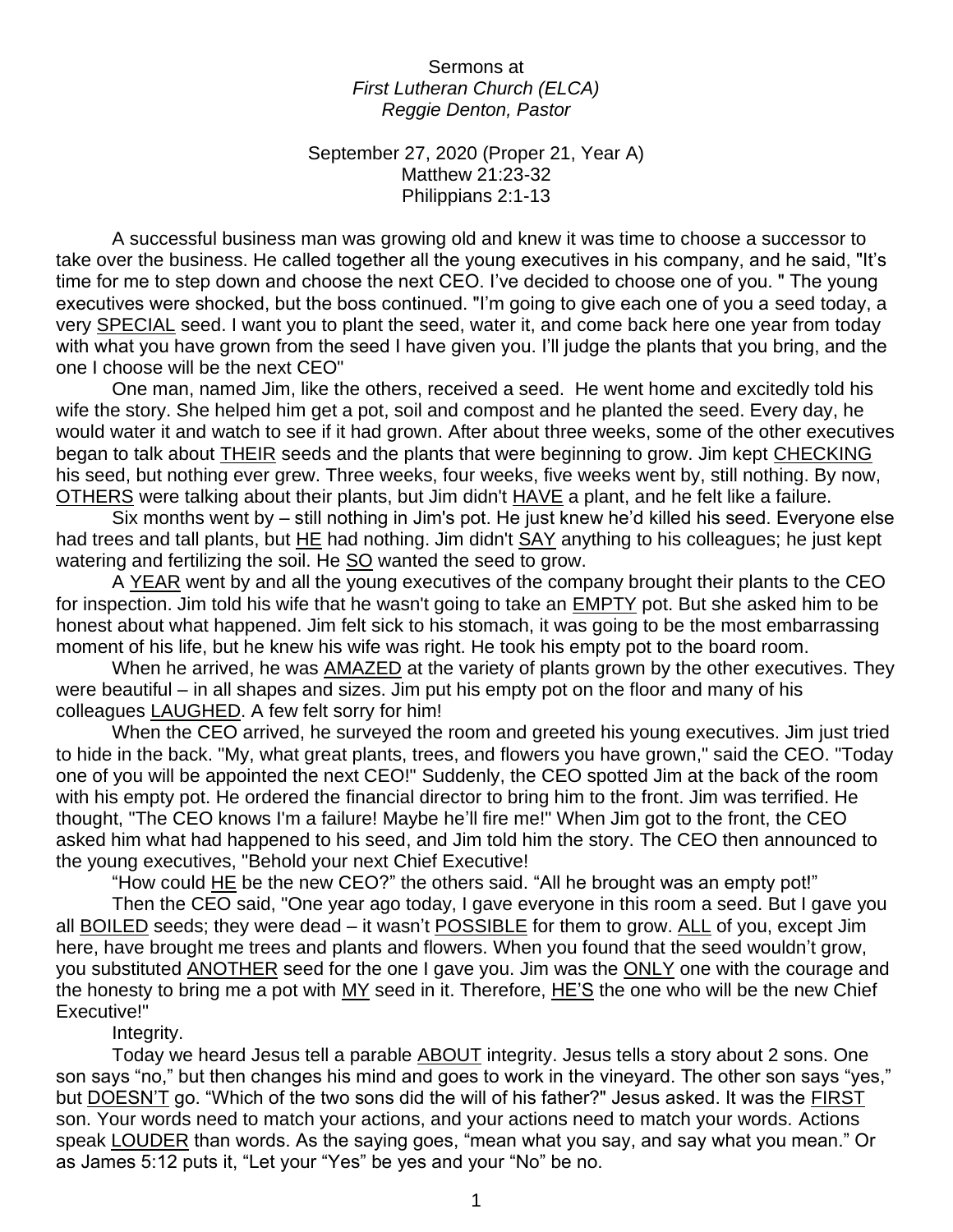All this is true, but there's more going on here than meets the eye. Is that first son REALLY doing the will of the father? Most of us, LIKE the chief priests, would SAY the first WAS, but isn't that just the **LESSER** of two EVILS?

I'm reminded of my teenage children. I tell them to do something and their first response is always no, but after I yell at them, they do it, but they grumble and complain and slam things around do a really poor job at it. Am I pleased by that? Is that REALLY what I WANTED? Is that really doing the will of the Father?

Don't you wish there was a THIRD option?

When Jesus tells the parable, why ISN'T there a THIRD son who promises to do one thing and then faithfully DOES that very thing? Because Jesus lives in the REAL world. In the REAL world, integrity isn't easy. In real LIFE, integrity means making choices.

And that's what **HAPPENS** in the parable. It says the first son "changed his mind," but it goes DEEPER than that. The word used here is different from the one USUALLY used for "changing one's mind." THIS word has a sense of "changing what one CARES about" or " changing what one is MOST CONCERNED about." WHATEVER it was that was more important to him BEFORE than serving his father, WASN'T so important anymore. He realized that none of the things that were keeping him so busy were as important as obeying his father. He didn't just change his mind; he had a change of heart.

And that's what BOTH sons needed. BOTH sons needed a change in heart. And there's no THIRD son in the story, because NO ONE is perfect. We are ALL somewhere in BETWEEN.

A young minister graduated from seminary just before World War I, and he was appointed to a church in a very small town. He'd been there only a couple of weeks when he received the call every NEW minister dreads – the call to do his first funeral.

The person who had died was not a member of his church. She was, in fact, a woman with a very bad reputation. Her husband was a railroad engineer who was away from home most of the time. She'd rented rooms in their house to men who worked on the railroad, and rumor had it that she rented MORE than just rooms when her husband was away.

The young preacher, faced with his first funeral, found NO ONE who had a good word to say about this woman, NO ONE, until he went to the small old-fashioned grocery store on the day before the funeral. He began to talk to the store owner about his sadness that the FIRST person he would bury would be someone about whom nothing GOOD could be said. The store owner didn't reply at first and then, in his silence, he appeared to make a decision. He took out his store ledger and laid it on the counter between him and the preacher. He opened the ledger at random and, covering the names in the left-hand column, he pointed to grocery bills written in red – groceries that people had bought on credit – and then the column that showed the bill had been paid.

He said, "Every month, that woman would come in and ask me who was behind in their grocery bills. It was usually some family who had sickness or death – or some poor woman trying to feed her kids when her husband drank up the money. She would pay their bill and she made me SWEAR never to tell. But, I figure now that she's dead, people ought to know – especially those who benefited from her charity who have been most critical of her."

Now, who would you say was doing the will of God? The immoral woman, or the people who criticized her? BOTH needed their hearts to be changed.

Once there were two couples. Couple A were married in a large, beautiful church ceremony. They pledged life-long faithfulness and love to each other in their vows. But their life together has been one of abuse – both verbal and physical. And they both have been unfaithful to each other.

Couple B live together. They had no public ceremony. They signed no marriage license. They spoke no vows in the presence of witnesses. But **THEIR** life together is a loving and affirming relationship. And they HAVE remained faithful to each other.

Which couple would you say is doing the will of God? BOTH need a change of hearts – couple A in the way they act towards each other, and couple B in their attitudes about the importance of marriage.